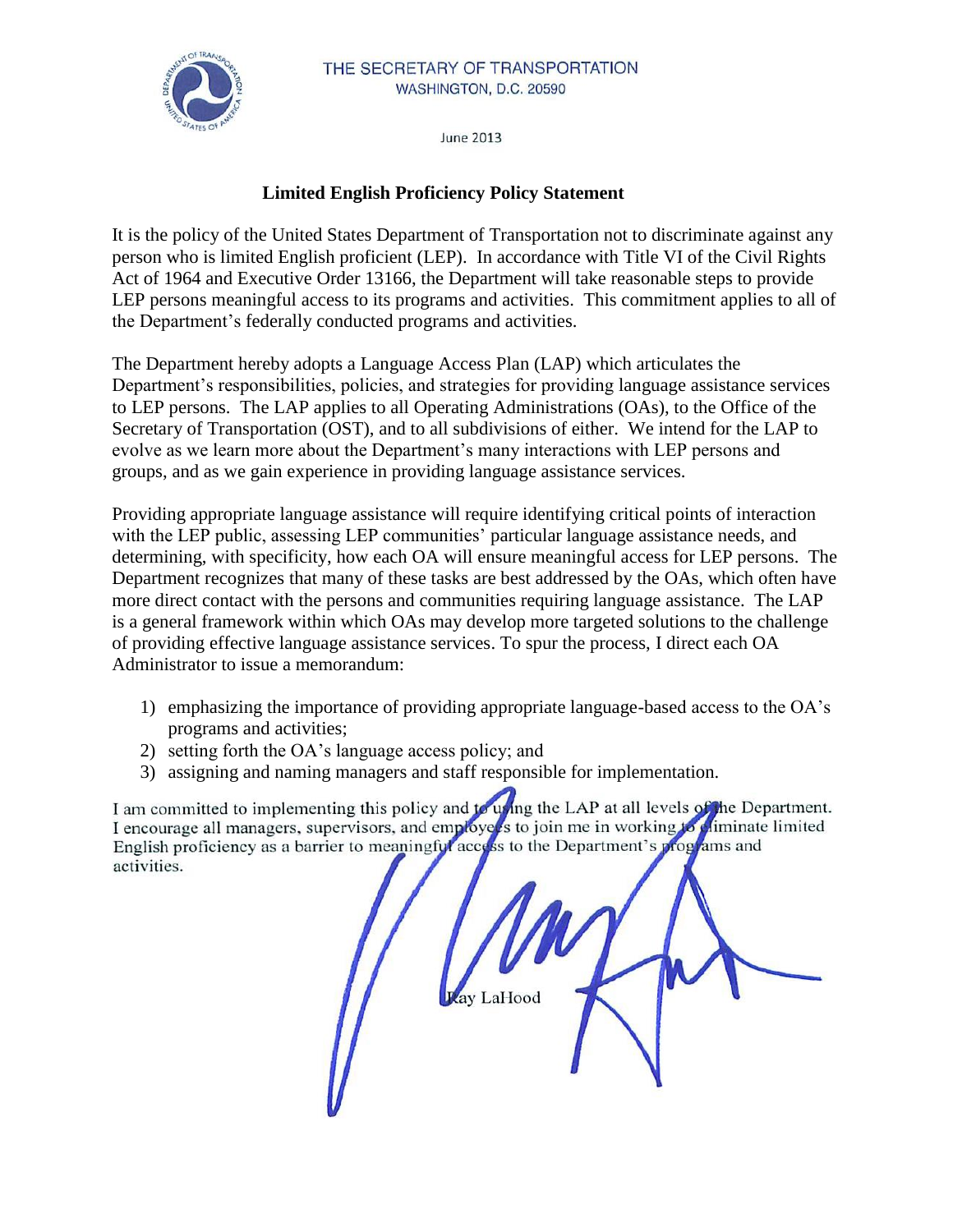# **U.S. Department of Transportation Language Access Plan**

June 2013

## **1. GENERAL LANGUAGE ACCESS POLICY**

### **a. Policy Statement**

1. It is the policy of the U.S. Department of Transportation (DOT or Department) that the Department's staff take reasonable steps to provide limited English proficient (LEP) persons meaningful access to all DOT programs and activities. The application of this policy extends to federally conducted activities of all DOT modal operating administrations (OAs), regional offices, divisions, and staff of DOT, and to all the programs and activities conducted by entities receiving funding from DOT.

2. One principle behind this policy is that it is the responsibility of DOT, and not the LEP person, to take reasonable steps to ensure that communications between DOT and the LEP person are not impaired as a result of the limited English proficiency of the individual.

3. DOT staff must take reasonable steps to inform the public of the availability of language accessible programs and activities.

### **b. Purpose and Authority**

The purpose of this Language Access Plan (LAP or Plan) is to make reasonable efforts to eliminate or reduce barriers to DOT programs and activities for people who have a limited ability to speak, write, and/or understand the English language. The Departmental Office of Civil Rights (DOCR) Language Access Working Group (LAWG or Group) developed this Plan. The Group consists of representatives from across the Department, including OAs, DOCR, and other leadership offices concerned with this policy.

This Plan establishes guidelines in accordance with Executive Order 13166, "Improving Access to Services for Persons with Limited English Proficiency," 65 Fed. Reg. 50,121 (Aug. 16, 2000) and related U.S. Department of Justice (DOJ) Policy Guidance issued the same day, "Enforcement of Title VI of the Civil Rights Act of 1964 - National Origin Discrimination Against Persons With Limited English Proficiency," 65 Fed. Reg. 50,123, including revised guidance issued June 18, 2002, 67 Fed. Reg. 41,455 (hereafter, DOJ Guidance). It is necessary for DOT staff to make reasonable efforts to provide timely language assistance services to ensure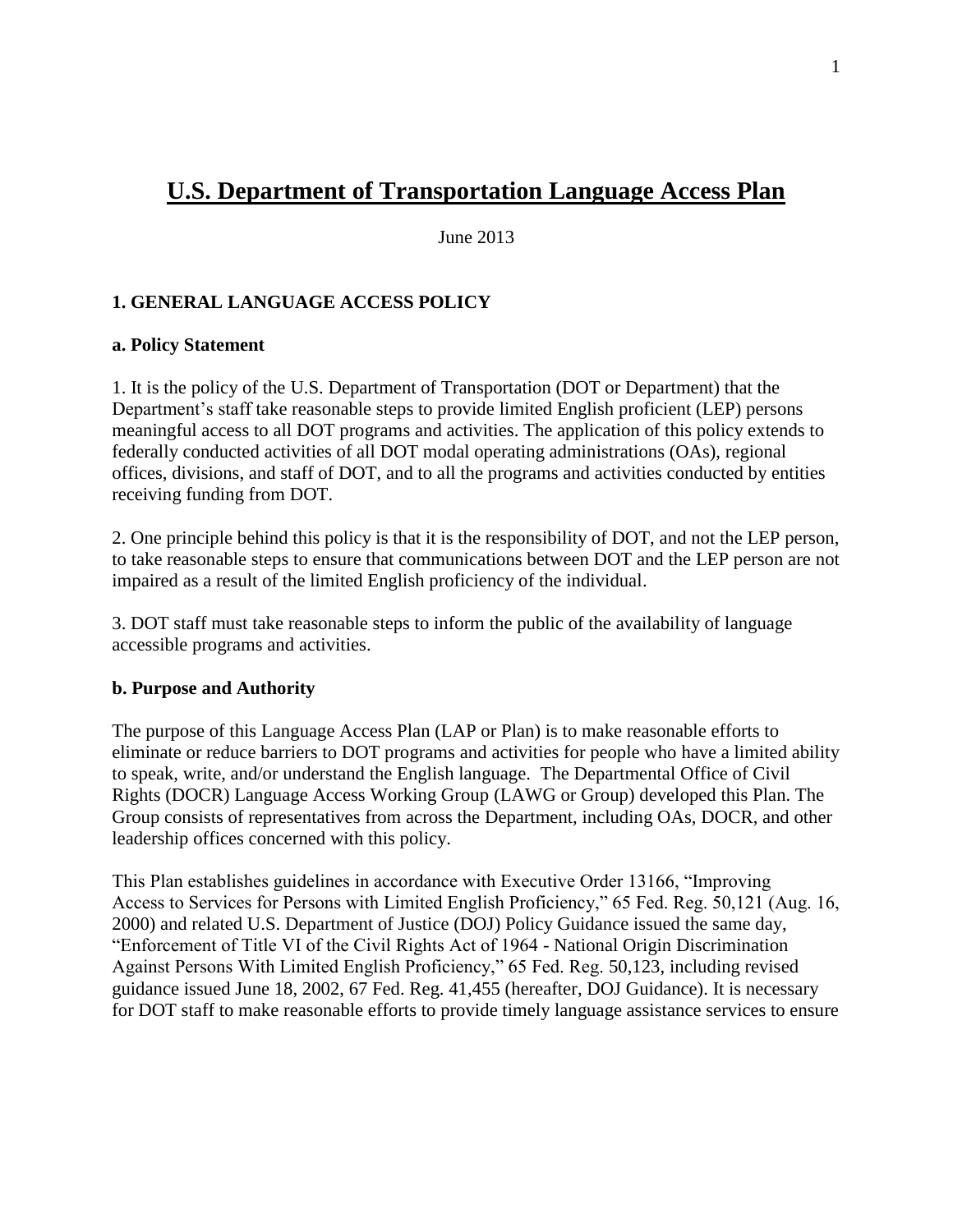that LEP individuals have substantially equal and meaningfully effective access to the Department's programs and activities.<sup>1</sup>

#### **c. Definitions**

- 1. *Direct "In-Language" Communication*  Monolingual communication in a language other than English between a multilingual staff and an LEP person (e.g., Korean to Korean).
- 2. *Component*  Individual OAs, offices within the Office of the Secretary of Transportation (OST), and other constituent administrations, departments, divisions, groups, and/or offices within DOT and the OAs.
- 3. *Effective Communication*  Communication sufficient to provide the LEP individual with substantially the same level of access to services, programs, and benefits received by individuals who are not LEP. For example, staff must take reasonable steps to ensure that communication with an LEP individual is as effective as communication with others when providing similar programs, benefits, and services.
- 4. *Interpretation –* The act of listening to a communication in one language (source language) and *orally* converting it to another language (target language) while retaining the same meaning.
- 5. *Language Assistance Services*  Oral and written language services needed to assist LEP individuals to communicate effectively with staff, and to provide LEP individuals with meaningful access to, and an equal opportunity to participate fully in, the services, benefits, activities, or other programs administered by the Department.
- 6. *Limited English Proficient (LEP) Individuals –* Individuals who do not speak English as their primary language and have a limited ability to read, write, speak, and/or understand English. LEP individuals may be competent in English for certain types of communication (e.g., speaking or understanding), but still be LEP for other purposes (e.g., reading or writing). $^{2}$

 1 Regarding timeliness, the DOJ Guidance provides that "[w]hile there is no single definition for 'timely' applicable to all types of interactions at all times by all types of recipients, one clear guide is that the language assistance should be provided at a time and place that avoids the effective denial of the service, benefit, or right at issue or the imposition of an undue burden on or delay in important rights, benefits, or services to the LEP person." 67 Fed. Reg. at 41,461.

 $2^{2}$  The Department has determined that Executive Order 13166 applies only to persons who are located within the United States and its territories, and does not apply extraterritorially.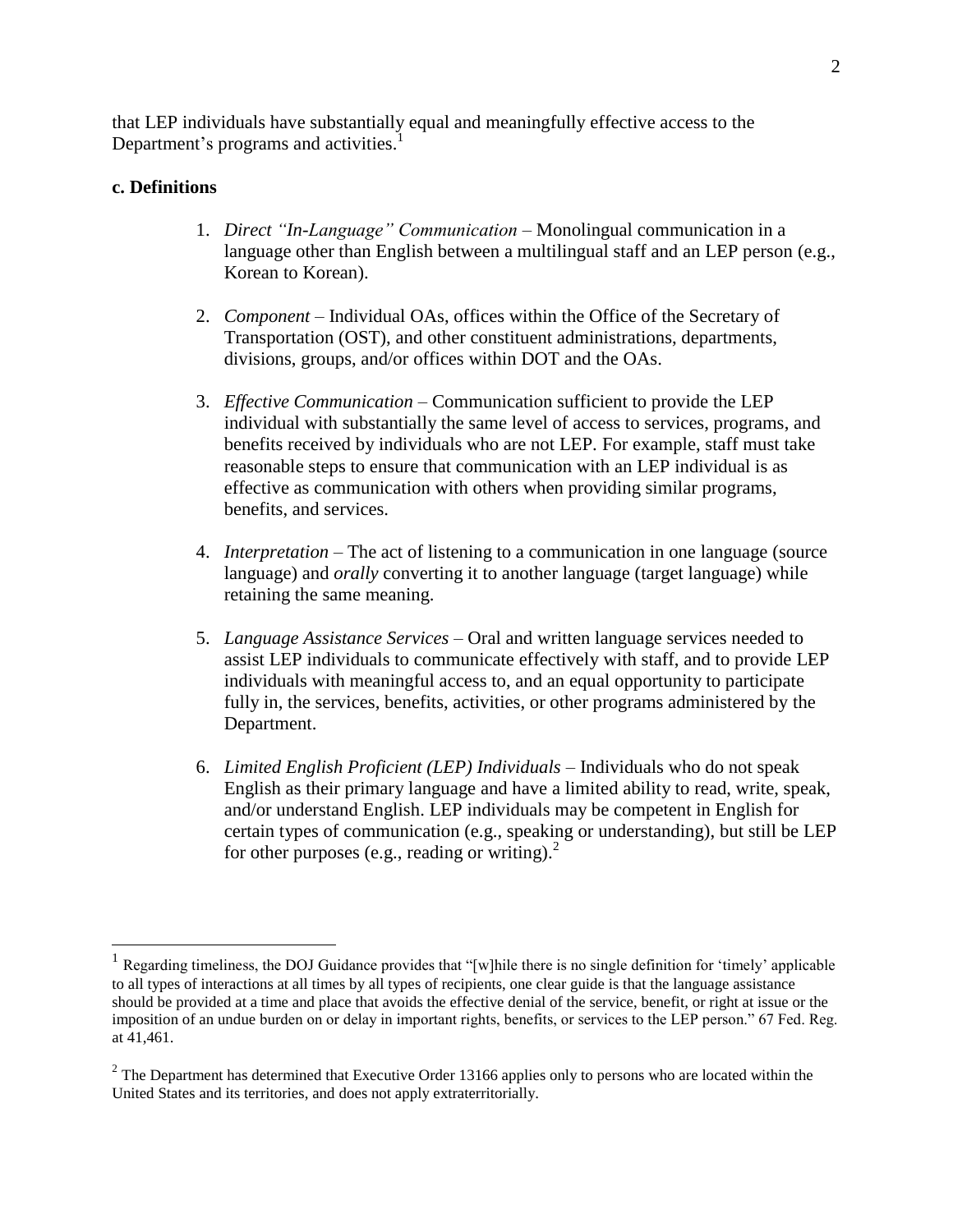- 7. *Meaningful Access –* Language assistance that results in accurate, timely, and effective communication at no cost to the LEP individual.<sup>3</sup> For LEP individuals, meaningful access denotes access that is not significantly restricted, delayed, or inferior as compared to programs or activities provided to English proficient individuals.
- 8. *Multilingual staff or employee –* A staff person or employee who has demonstrated proficiency in English and in reading, writing, speaking, or understanding at least one other language, as authorized by his or her component.
- 9. *Primary Language*  An individual's primary language is the language in which an individual most effectively communicates.
- 10. *Program, Service, Benefit, or Activity –* The term "program," "service," "benefit," or "activity" applies to the primary functions of all of the operations of DOT.<sup>4</sup>
- 11. *Qualified Translator or Interpreter –* An in-house or contracted translator or interpreter who demonstrates his/her competence to interpret or translate through court certification or is authorized to do so by contract with the DOT or by approval of his or her component.
- 12. *Sight Translation –* Oral rendering of written text into spoken language by an interpreter without change in meaning based on a visual review of the original text or document.
- 13. *Translation*  The replacement of a word, phrase, or text in one language (source language) with an equivalent-meaning word, phrase, or text in another language (target language).
- 14. *Vital Document*  Paper or electronic written material that contains information that is critical for accessing a component's programs, services, benefits, or activities; directly and substantially related to public safety; or required by law.

<sup>&</sup>lt;sup>3</sup> When Federal rules or statutes allow for recovery of fees against a losing party to a court proceeding, it is the policy of DOT not to seek recovery of costs for language assistances services if doing so would result in discrimination against LEP individuals.

<sup>&</sup>lt;sup>4</sup> For the purposes of this Plan, the definition of "program or activity" is identical to that used under the regulations implementing Section 504 of the Rehabilitation Act of 1973: "[A] federally conducted program or activity is, in simple terms, anything a Federal agency does. Aside from employment, there are two major categories of federally conducted programs or activities covered by the regulation: those involving general public contact as part of ongoing agency operations and those directly administered by the department for program beneficiaries and participants. Activities in the first part include communication with the public (telephone contacts, office walk-ins, or interviews) and the public's use of the Department's facilities (cafeteria, library). Activities in the second category include programs that provide Federal services or benefits (immigration activities, operation of the Federal prison system)." 28 C.F.R. § 39.102.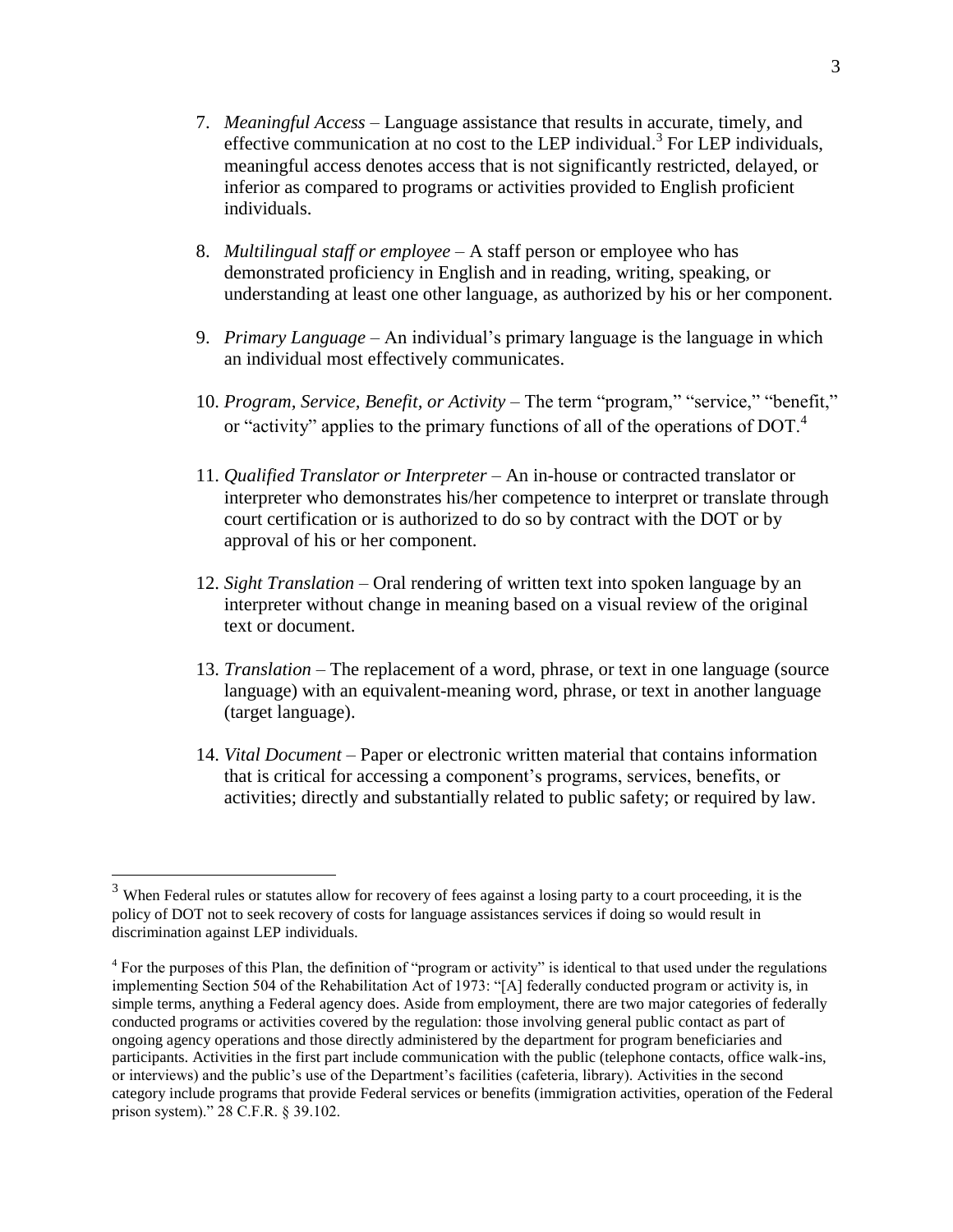Component language access plans may supplement these definitions with additional terms or definitions consistent with these definitions and with the objective of timely providing LEP persons with substantially equal and meaningfully effective access to Department programs and activities.

## **d. Scope of Policy/Staff Compliance**

Departmental staff should take reasonable steps to provide language assistance services to LEP individuals when they encounter or have reason to believe that they may encounter LEP individuals.<sup>5</sup> Subject to guidelines set forth herein, Department staff should take reasonable steps to provide language assistance services upon request by an LEP person who wishes to access DOT programs or activities or to whom DOT staff wishes to communicate.<sup>6</sup>

This directive is intended only to improve the internal management of the Department's Language Access Program, and does not create any right or benefit, substantive or procedural, that is enforceable by law or equity by a party against the United States, its agencies, its officers or employees, or any person. Because this document is intended for the internal management of DOT's Language Access Program, it is not intended to be cited in any judicial or administrative proceeding. Administration of the programs discussed herein is within the sole discretion of the Department and its components. The Department will create and post a process for obtaining comments regarding the implementation of this policy.

## **2. BACKGROUND**

 $\overline{a}$ 

The DOT consists of the OST and ten OAs, serving the entire United States and its territories, whose residents and travelling public constitute a diverse population of national and linguistic origins. Although many residents and members of the travelling public read, write, speak, and understand the English language, many individuals within the Department's jurisdiction have a limited ability to read, speak, write, or understand English. In DOT's 2012–2016 Strategic Plan, the Department identified the increase in non-English speaking populations who may have less exposure to safety messages as one of the demographic trends that will affect transportation safety and efficacy in the coming decade.<sup>7</sup> The Strategic Plan recognizes the access challenges that limited English proficiency presents, and this Plan is the Department's blueprint for addressing those challenges.

<sup>5</sup> Many Departmental tasks and functions are conducted by contracted personnel and, consequently, contracted personnel may interact with LEP individuals. Components should notify contracted personnel of the obligation to ensure nondiscrimination, including compliance with Executive Order 13166. Components should consider contractors and interns having contact with LEP individuals when determining who needs to be briefed on their roles and responsibilities under the Department's language access policies, plan, and procedures.

 $6$  The Department seeks to deliver the highest standards of professional competence and ethical conduct during the course of fulfilling its mission. Consequently, Department attorneys should also consider their responsibilities under the applicable rules of professional conduct when dealing with LEP individuals.

<sup>&</sup>lt;sup>7</sup> [http://www.dot.gov/sites/dot.dev/files/docs/990\\_355\\_DOT\\_StrategicPlan\\_508updated\\_lowres2.pdf.](http://www.dot.gov/sites/dot.dev/files/docs/990_355_DOT_StrategicPlan_508updated_lowres2.pdf)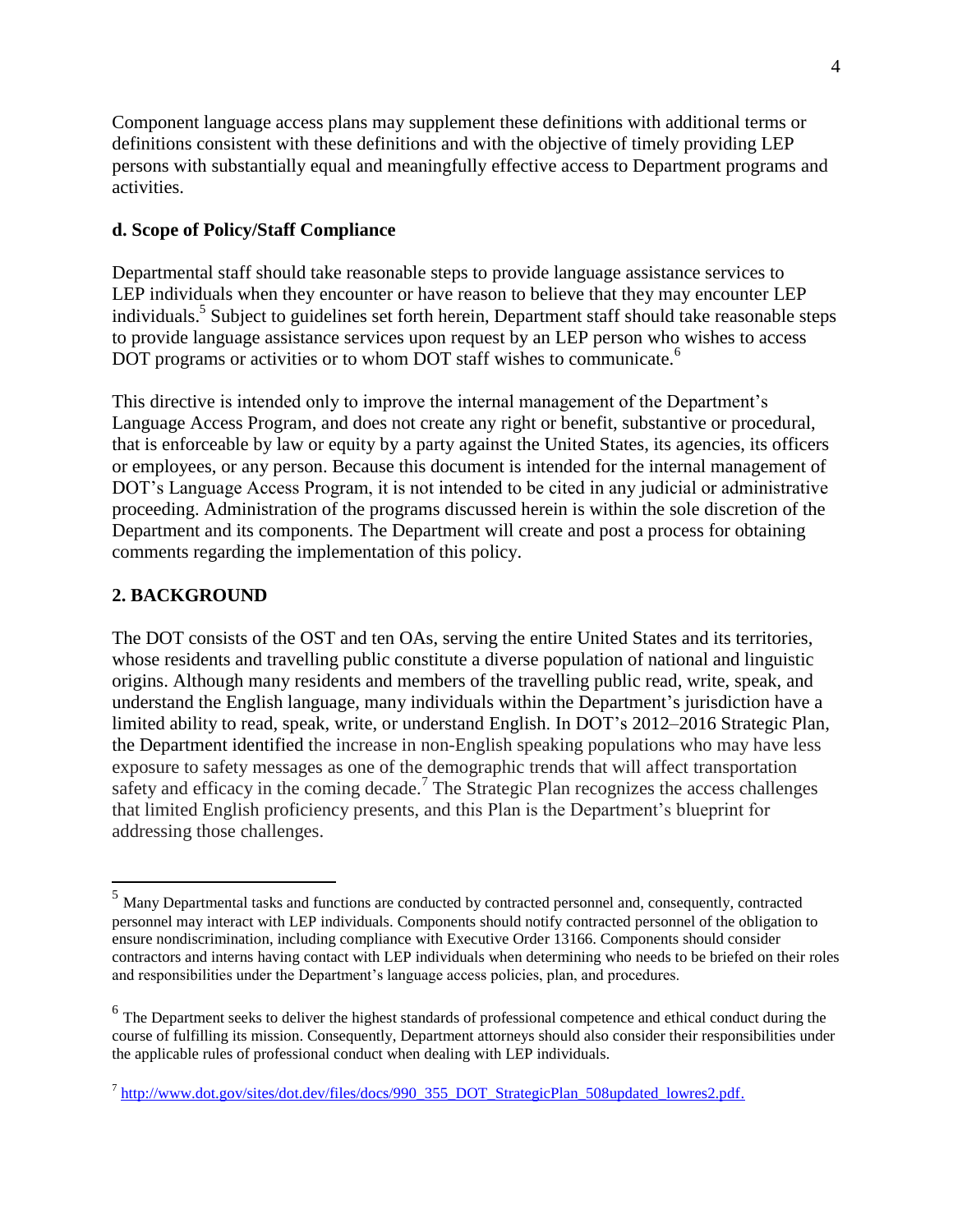The DOT supports and administers many programs and initiatives aimed at improving the availability, quality, and efficient delivery of transportation services for all people, including older adults, people with disabilities, low-income and minority individuals, and additional people who are transportation disadvantaged. The Secretary of Transportation is the principal adviser to the President in all matters relating to Federal transportation programs and activities. The Office of the Secretary oversees the formulation of national transportation policy and promotes intermodal transportation. Other responsibilities range from negotiation and implementation of international transportation agreements, assuring the fitness of U.S. airlines, enforcing airline consumer protection regulations, issuing regulations to prevent alcohol and illegal drug misuse in transportation systems, and preparing transportation legislation. Under 49 CFR §1.70, the DOCR Director has authority to provide policy guidance to the OAs and Secretarial offices concerning the implementation and enforcement of all civil rights laws, regulations, and executive orders for which the Department is responsible; to otherwise perform activities to ensure compliance with external civil rights programs; and to review and evaluate the OAs' enforcement of civil rights authorities. Each OA, in addition, has a civil rights office.

The Department's mission depends on accurate communication with members of the public, regardless of their level of English proficiency. In compliance with Executive Order 13166, this Language Access Plan details the Department's initiatives to enhance LEP individuals' meaningful access to DOT's federally conducted programs and activities.

### **a. Executive Order 13166**

 $\overline{a}$ 

On August 11, 2000, the President issued Executive Order 13166, "Improving Access to Services by Persons with Limited English Proficiency," 65 Fed. Reg. 50,121. On the same day, the Assistant Attorney General for Civil Rights issued initial Policy Guidance, 65 Fed.  $Reg.50,123.<sup>8</sup>$ 

The Executive Order has two broad objectives. The first directs each Federal agency to develop and implement a system to ensure that LEP individuals can meaningfully access the agency's federally conducted programs and activities. The second directs Federal agencies providing Federal financial assistance to issue guidance to recipients of such assistance regarding their legal obligation to ensure meaningful access for LEP persons under the national origin nondiscrimination provisions of Title VI of the Civil Rights Act of 1964 and implementing regulations. In short, Executive Order 13166 requires the Department to improve accessibility for LEP persons in all DOT programs and activities, consistent with, and not unduly burdening, the Department's fundamental mission, and to ensure that those entities that receive DOT funding (recipients) do the same.

### **b. Transforming Policy into Practice: The Department of Transportation Language Access Work Group**

 $8$  Pursuant to Executive Order 13166, DOT's federally conducted language access plan must also be consistent with the standards set forth in the DOJ guidance regarding the Title VI prohibition against national origin discrimination affecting LEP individuals.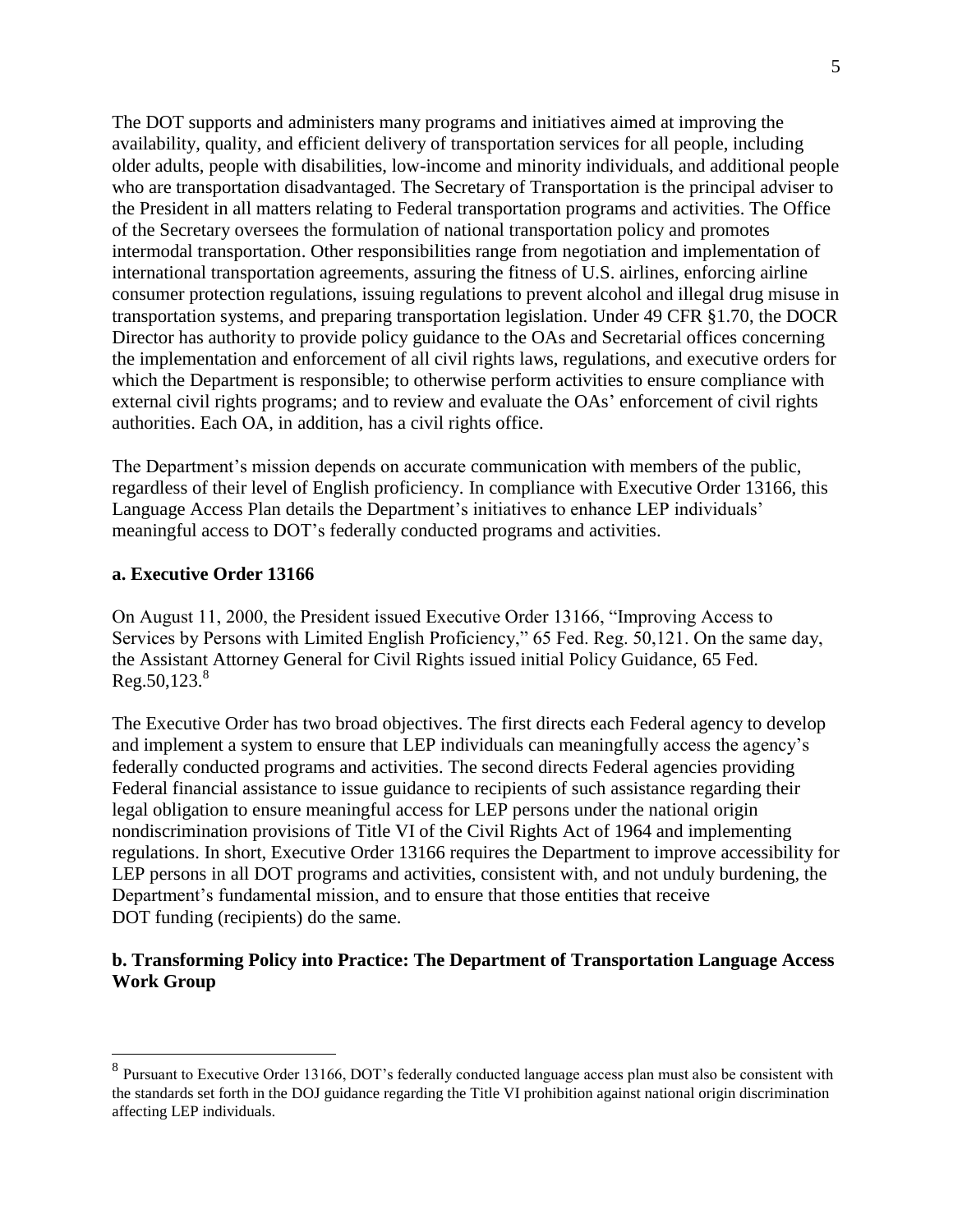The purpose of the LAWG is to guide and oversee component efforts toward full compliance with Executive Order 13166. In accordance with the Memorandum from the Attorney General, "Federal Government's Renewed Commitment to Language Access Obligations under Executive Order 13166," the LAWG's mandate is to articulate an overall framework for the Department's compliance, including a structure within which components may develop component-specific language access plans. The LAWG consists of representatives from OAs, leadership offices, and other components. The LAWG members have responsibilities that include serving as their own component's language access coordinator, assessing component operations for LEP needs and gaps in services, and advising the LAWG regarding best practices that should become part of Departmental policy. The DOT intends that each OA provide a representative to serve on the LAWG and replace that representative as necessary to fulfill the objectives of this Plan. The LAWG will monitor the implementation and ongoing assessment of the LAP and any component language access plans.

The LAWG began holding monthly meetings in early 2011 to assess needs and to formulate strategies to implement a language access plan throughout the Department. The Federal Coordination and Compliance Section (FCCS)<sup>9</sup> of the Civil Rights Division of DOJ provided technical assistance. Technical assistance included training regarding language access planning and the distribution of resources such as the *Language Access Assessment and Planning Tool for Federally Conducted and Federally Assisted Programs*; <sup>10</sup> *Common Language Access Questions, Technical Assistance, and Guidance for Federally Conducted and Federally Assisted*  Programs<sup>11</sup>; and *Considerations for Providing Language Access in a Prosecutorial Agency*.<sup>12</sup> LAWG members began drafting the DOT LAP during the spring of 2011 and submitted a draft plan for DOJ review in late 2011. This Plan is the product of the discussion, feedback, and ideas generated by the LAWG, DOT's DOCR and Office of General Counsel, and DOJ. The Department intends that this Plan will evolve over time as the demands, challenges, and opportunities facing the Department change, and as the LAWG refines its understanding of language access needs, based on implementation experience, data evaluation, and stakeholder input. $13$ 

 $9<sup>9</sup>$ The Federal Coordination and Compliance Section, among other functions, is responsible for government-wide coordination with respect to Executive Order 13166. The Section serves as the Federal repository for the internal implementation plans that each Federal agency is required to develop to ensure meaningful access to its own federally conducted programs and activities, and it also reviews and approves each funding agency's external LEP guidance for its recipients.

<sup>&</sup>lt;sup>10</sup> Available at http://www.lep.gov/resources/2011 Language Access Assessment and Planning Tool.pdf.

 $11$  Available at http://www.lep.gov/resources/081511 Language Access CAO TA Guidance.pdf.

<sup>&</sup>lt;sup>12</sup> Available at http://www.lep.gov/resources/092111 Prosecutors Planning Tool.pdf.

<sup>13</sup> *See* Part 3(k) (Performance Measurement and Evaluation).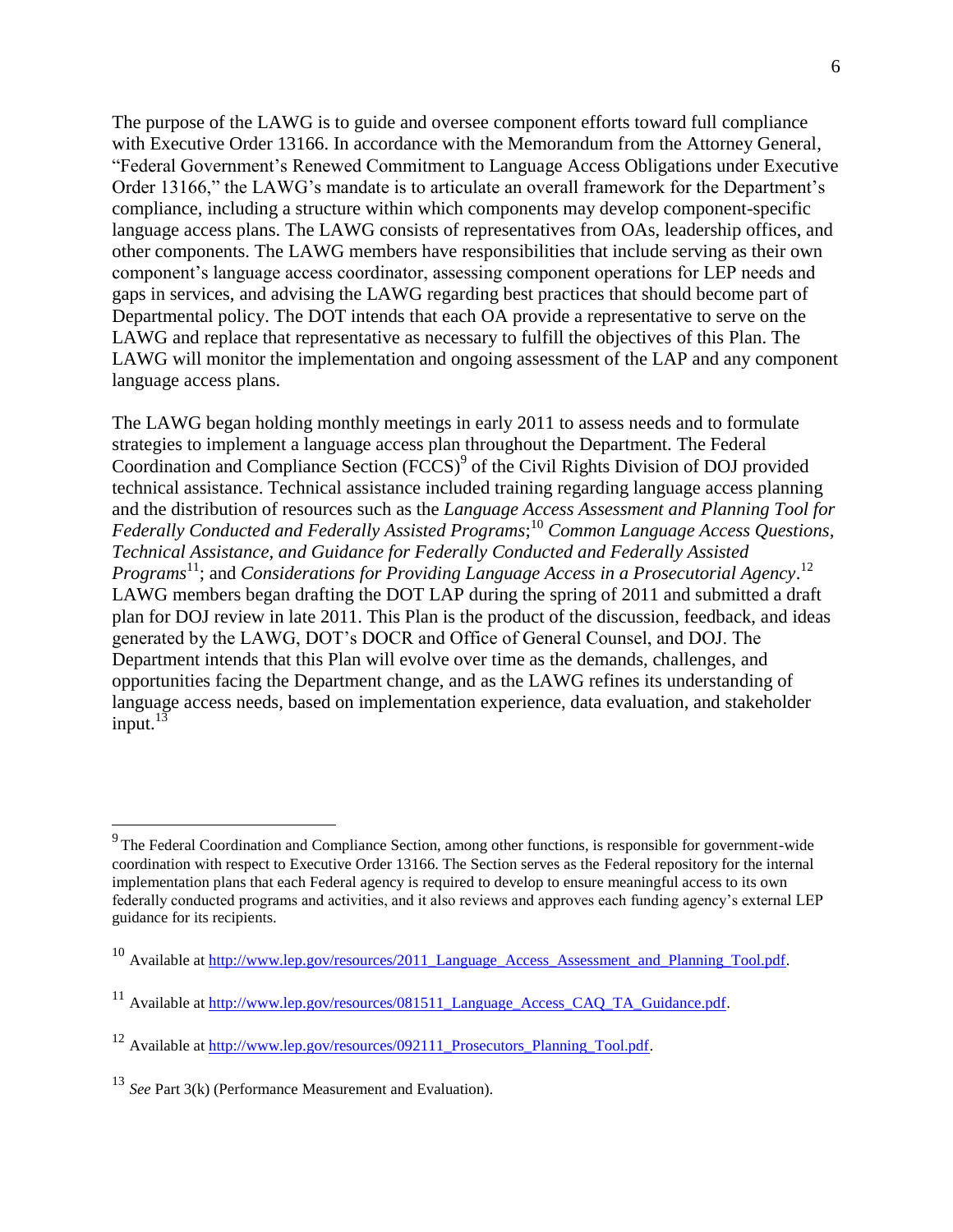The Secretary's Office of Public Engagement, the DOCR, and the public affairs offices within each OA are key stakeholders because of their roles and responsibilities in programs and activities most likely to include LEP program participants.

## **c. Updating the Departmental Plan Implementing Executive Order 13166**

Since President Clinton signed the Executive Order in 2000, the need for language assistance services has expanded, the diversity of non-English languages the Department encounters continues to grow, and methods for providing language services are rapidly evolving. With over a decade of experience in complying with Executive Order 13166, the Department's approach focuses on implementing practical policies and procedures that will enable DOT staff to communicate with LEP individuals. Understanding how LEP individuals interact and communicate with the Department makes it critical to determine which language access policies and procedures apply to DOT and to its components.

In compliance with Executive Order 13166, DOT and its components began evaluating current efforts to provide meaningful access to LEP individuals. The LAWG encouraged components to use the *Language Access Assessment and Planning Tool for Federally Conducted and Federally Assisted Programs* to self-assess and to determine their own capacity and need to provide services to LEP individuals. This tool is a practical application of the four-factor analysis set out in guidance issued in accordance with Executive Order 13166, and provides components with technical assistance in creating language access plans, policies, and procedures.

The four-factor analysis is a flexible and fact-dependent standard used to determine the appropriate language assistance services to ensure a LEP individual has meaningful access to a component's programs and activities. The four-factor analysis considers: (1) the number or proportion of LEP persons eligible to be served or likely to be encountered by the program; (2) the frequency with which LEP individuals are exposed to the program; (3) the nature and importance of the program, activity, or service provided; and, (4) the resources available to the program and costs.<sup>14</sup> Some components with high levels of interaction with the public will have greater language assistance requirements than others based on component assessment of the range and nature of component activities and contact or potential contact with LEP individuals.

Consistent with the four-factor analysis, one of the LAWG's primary objectives is to identify and implement language assistance best practices while leveraging the Department's resources to avoid waste and duplication of effort among components. The ultimate goal is to ensure coordinated, cost-effective delivery of high quality language assistance services.<sup>15</sup>

<sup>14</sup> DOJ Guidance*,* 67 Fed. Reg. at 41,459.

<sup>&</sup>lt;sup>15</sup> The DOJ Guidance, 67 Fed. Reg. at 41,461, provides further information regarding the consideration of costs as a factor in the provision of language assistance services: "A recipient's level of resources and the costs that would be imposed on it may have an impact on the nature of the steps it should take. Smaller recipients with more limited budgets are not expected to provide the same level of language services as larger recipients with larger budgets. In addition, 'reasonable steps' may cease to be reasonable where the costs imposed substantially exceed the benefits. Resource and cost issues, however, can often be reduced by technological advances; the sharing of language assistance materials and services among and between recipients, advocacy groups, and Federal grant agencies; and reasonable business practices. Where appropriate, training bilingual staff to act as interpreters and translators,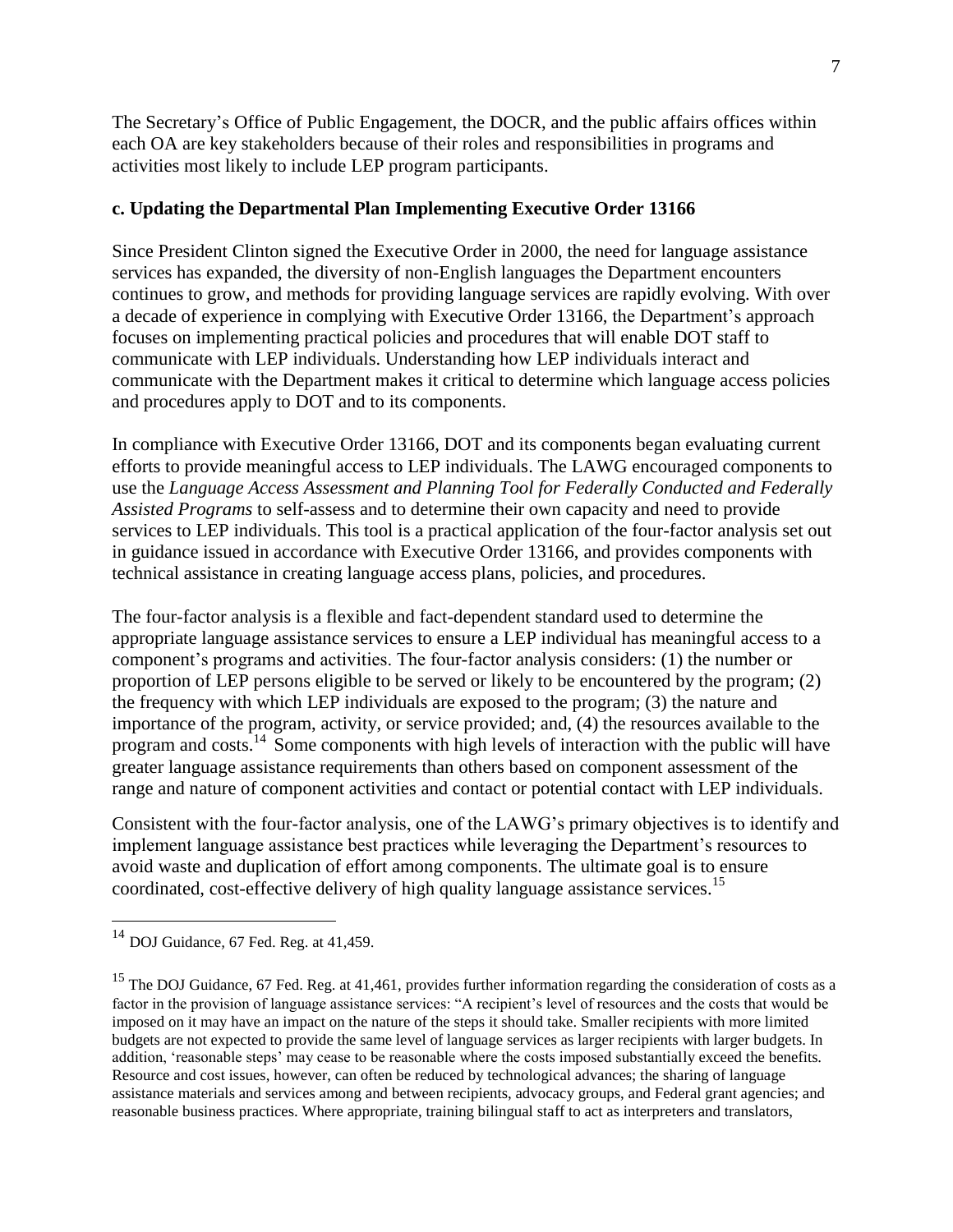## **3. OPERATIONAL GUIDELINES IN PROVIDING LANGUAGE ASSISTANCE SERVICES**

### **a. Quality Control**

 $\overline{a}$ 

Ensuring the quality and accuracy of language assistance services provided by the Department is critical to providing LEP individuals with meaningful access to Department programs and activities. Components should take reasonable steps to ensure that all staff or contracted personnel who serve as translators, interpreters, or who communicate "in-language" with LEP persons, are competent to do so. Considerations of competency in light of particular tasks may include:

- Proficiency in and ability to communicate information accurately in both English and the target language;
- Ability to identify and employ the appropriate mode of interpreting (e.g., consecutive, simultaneous, or sight translation), translating, or communicating fluently in the target language;
- Knowledge in both languages of any specialized terms or concepts particular to the component's program or activity and of any particularized vocabulary used by the LEP person;
- Understanding and following confidentiality, impartiality, and ethical rules to the same extent as Department staff;
- Understanding and adhering to applicable role as interpreter, translator, or multilingual staff.

Components should also take reasonable steps to ensure that all staff or contracted personnel who serve as translators are briefed by component staff on the context and intended audience for the translated text. For example, components may elect to provide guidance with respect to style, technical word choice, phrasing, or reading level depending on the context or target audience.<sup>16</sup>

<sup>16</sup> The DOJ Guidance, 67 Fed. Reg. at 41,464, provides that "[t]ranslators should understand the expected reading level of the audience and, where appropriate, have fundamental knowledge about the target language group's

information sharing through industry groups, telephonic and video conferencing interpretation services, pooling resources and standardizing documents to reduce translation needs, using qualified translators and interpreters to ensure that documents need not be 'fixed' later and that inaccurate interpretations do not cause delay or other costs, centralizing interpreter and translator services to achieve economies of scale, or the formalized use of qualified community volunteers, for example, may help reduce costs. Recipients should carefully explore the most costeffective means of delivering competent and accurate language services before limiting services due to resource concerns. Large entities and those entities serving a significant number or proportion of LEP persons should ensure that their resource limitations are well-substantiated before using this factor as a reason to limit language assistance. Such recipients may find it useful to be able to articulate, through documentation or in some other reasonable manner, their process for determining that language services would be limited based on resources or costs."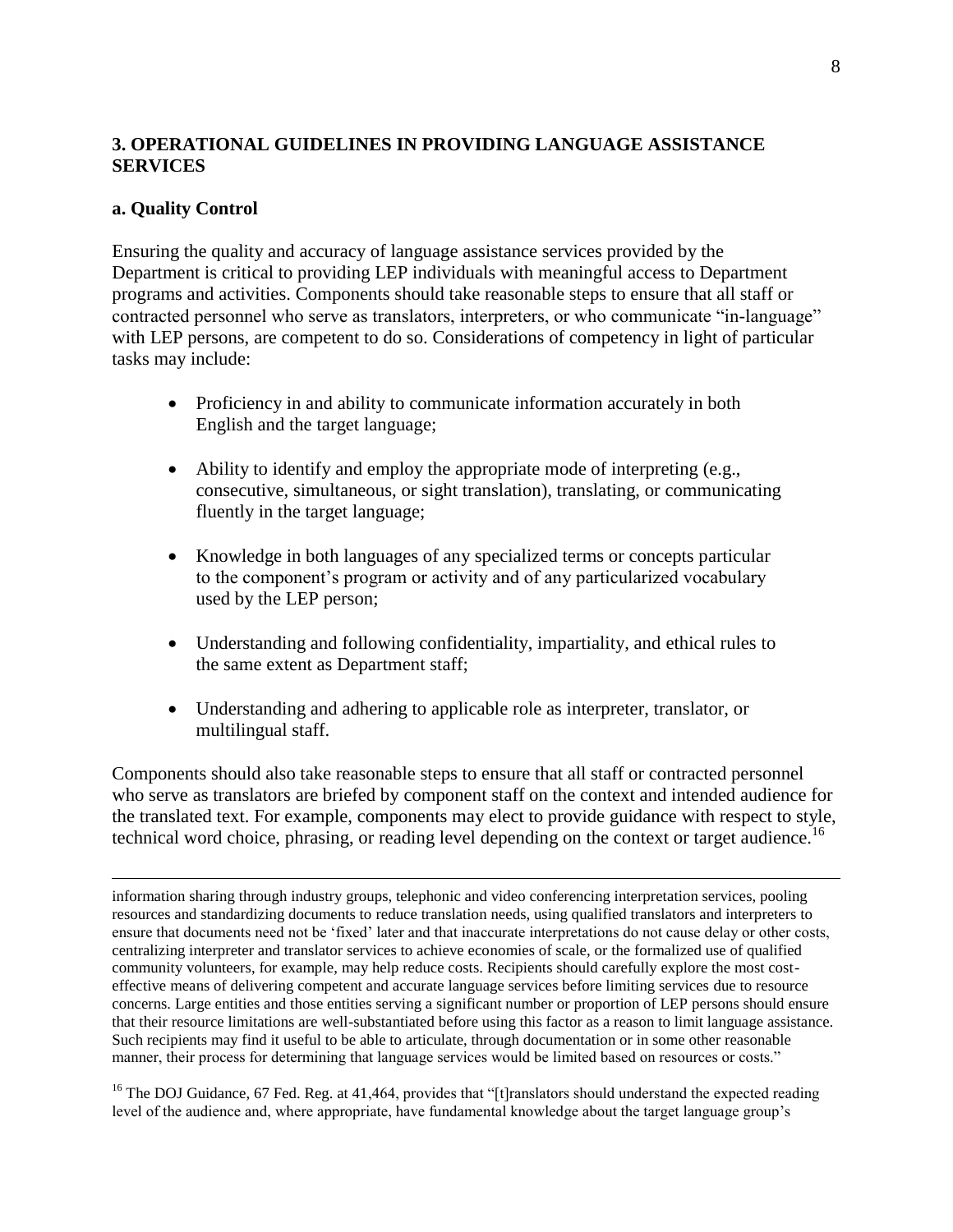Absent exigent circumstances, the Department will avoid using family members (including children), neighbors, friends, acquaintances, and bystanders to provide language assistance services.<sup>17</sup> Likewise, components should refrain from using individual opposing parties, adverse witnesses, or victims to a dispute, as interpreters. Using family, friends, bystanders, or parties to a dispute to interpret could result in a breach of confidentiality, a conflict of interest, or inadequate interpretation.<sup>18</sup>

### **b. Translation of Department Texts**

 $\overline{a}$ 

### **1. Translating Vital Documents**

It is the policy of the Department to prioritize translation of various vital documents. Classification of a document as "vital," depends upon the importance of the program, information, encounter, or service involved, and/or the consequence to the LEP community if the information in question is not provided in an accurate or timely manner. The determination of what documents are considered "vital" is left to the discretion of individual components, which are in the best position to evaluate their circumstances, services, and resources.

In general, there are two distinct types of vital documents: those meant for the general public or a broad audience,<sup>19</sup> and specific communications regarding a case or matter between an individual and the Department. Each component should exercise discretion in creating a process to identify and prioritize vital documents or information needing translation. Components should ensure that

vocabulary and phraseology. Sometimes direct translation of materials results in a translation that is written at a much more difficult level than the English language version or has no relevant equivalent meaning. Community organizations may be able to help consider whether a document is written at a good level for the audience. Likewise, consistency in the words and phrases used to translate terms of art, legal, or other technical concepts helps avoid confusion by LEP individuals and may reduce costs."

 $17$  Components should provide staff with further guidance regarding circumstances that would rise to the level of exigent and procedures for providing language assistance services during those circumstances.

<sup>18</sup> The Department has a strong interest in ensuring *accurate* communications with LEP individuals given the Department's mission and its substantial interest in the safety of the traveling public. The DOJ Guidance allows recipients of Federal financial assistance to use family members, friends, or other informal interpreters to provide interpretation services if the LEP individual so desires and has been specifically notified of the right to free, competent, and confidential language services. The Guidance, however, cautions that the use of informal interpreters must be "appropriate in light of the circumstances and subject matter of the program, service or activity, including protection of the recipient's own administrative or enforcement interest in accurate interpretation." To minimize issues of quality assurance, confidentiality, privacy, and conflict of interest, the Department has elected to avoid using family members (including children), neighbors, friends, acquaintances, and bystanders absent exigent circumstances.

<sup>19</sup> Components may find it useful to consider the top languages spoken by LEP individuals within their region or field office when considering the target languages for translation of vital documents meant for the general public or a broad audience that includes LEP individuals. For example, according to "Language Use in the United States" (Census Bureau, April 2010), the top six non-English languages in use in the United States are, in order of prevalence, Spanish, Chinese, French/Creole, Vietnamese, Korean, and Russian.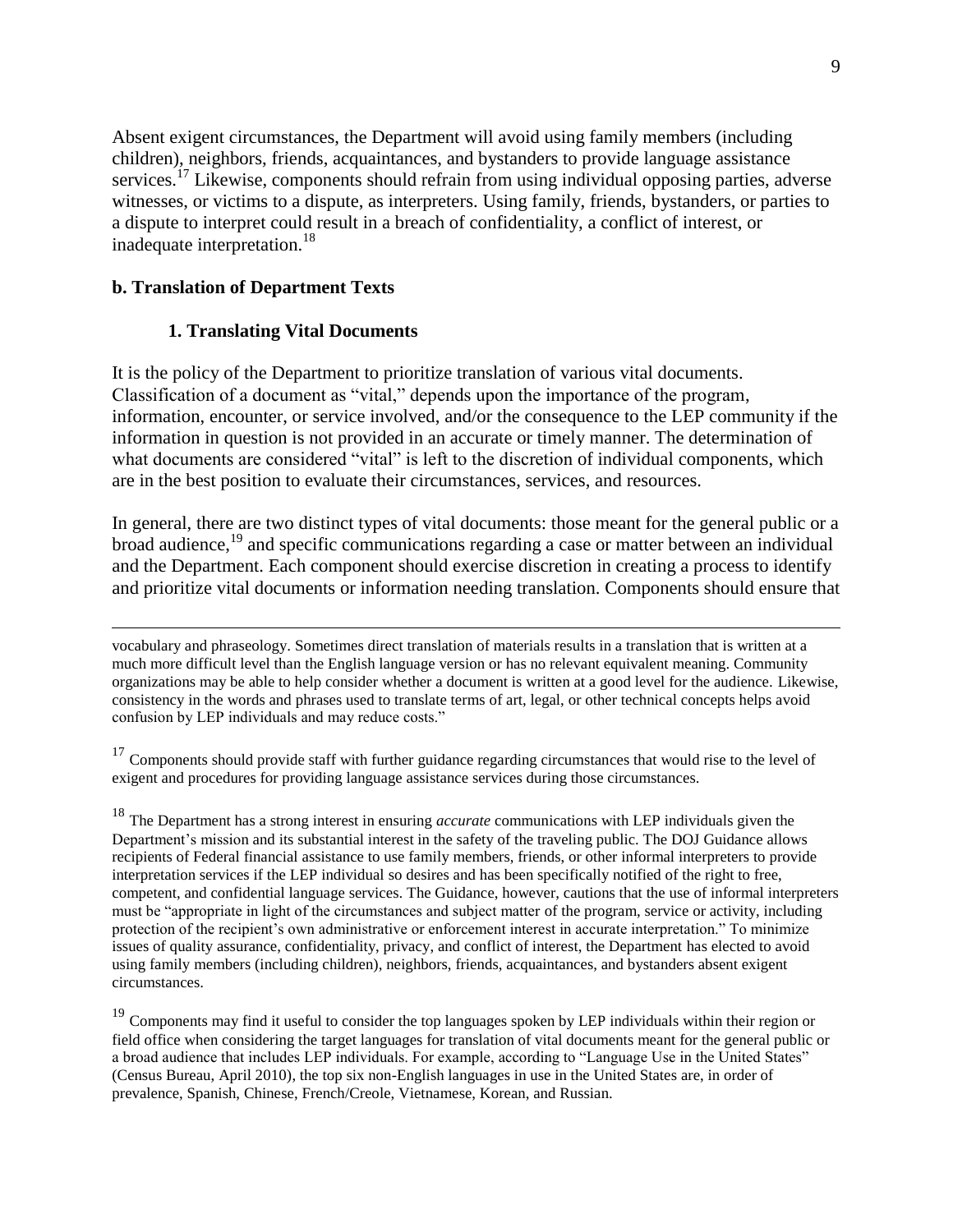qualified translators complete all translations. The LAWG initially prioritized the following classes of "vital" documents for translation:

- Public safety outreach or educational materials (including web-based material) *Examples: messaging related to impaired driving, seat belts, texting while driving, safety recalls, child safety seats, crash ratings, heatstroke, pedestrian and bicycle safety.*
- Forms or written material related to individual rights, such as notices of rights, denial, loss, or decreases in benefits or services; release or waiver forms; *Examples: (1) Aviation and Consumer Protection Division notices of complaint procedures; (2) Standard DOT Civil Rights Discrimination Complaint Form; (3) Informed Consent for Participants of Investigative Projects Consent; (4) Forms for acquisition of easements over Native American Lands for transportation project; (5) Mediation process consent forms; (6) Right-of-way certification consent form; (7) property access permission forms; (8) Request for Information letters; (8) Written notices for intent to acquire property; (9) Estimate of just compensation for the real property to be acquired; (10) Summary statement of the basis for the real property compensation offer; (11) Notice of the date by which the move is required to surrender possession of property; (12) Acquisition brochures; (13) General information notice for relocation.*
- Notices regarding the availability of language assistance services provided by the component at no cost to LEP persons.
- Claim or application forms.
- Notices of community meetings or other outreach.
- Letters of findings or notices pertaining to statutes of limitations, referrals to other federal agencies, a decision to decline to investigate a case or matter, or closure of an investigation, case or matter.
- Certain consent orders, decrees, Memoranda of Agreement, or other types of pleadings or litigation materials, within the discretion of the OA.

Under most circumstances, materials primarily directed to attorneys, advocates, architects, police, or other professionals will not be considered "vital" for these purposes. Department components or subcomponents with core litigation functions may also be subject to applicable legal standards that may vary based on pertinent Federal, State, or local rules. Components will necessarily be guided by those legal standards in making translation decisions, and this Plan does not supersede or alter those requirements. Recognizing that translations are resource and time intensive, DOT encourages its components to seek stakeholder input in determining which documents to prioritize for translation. The Department also encourages components to pursue resource-sharing and cost-saving initiatives, across DOT where possible, when translating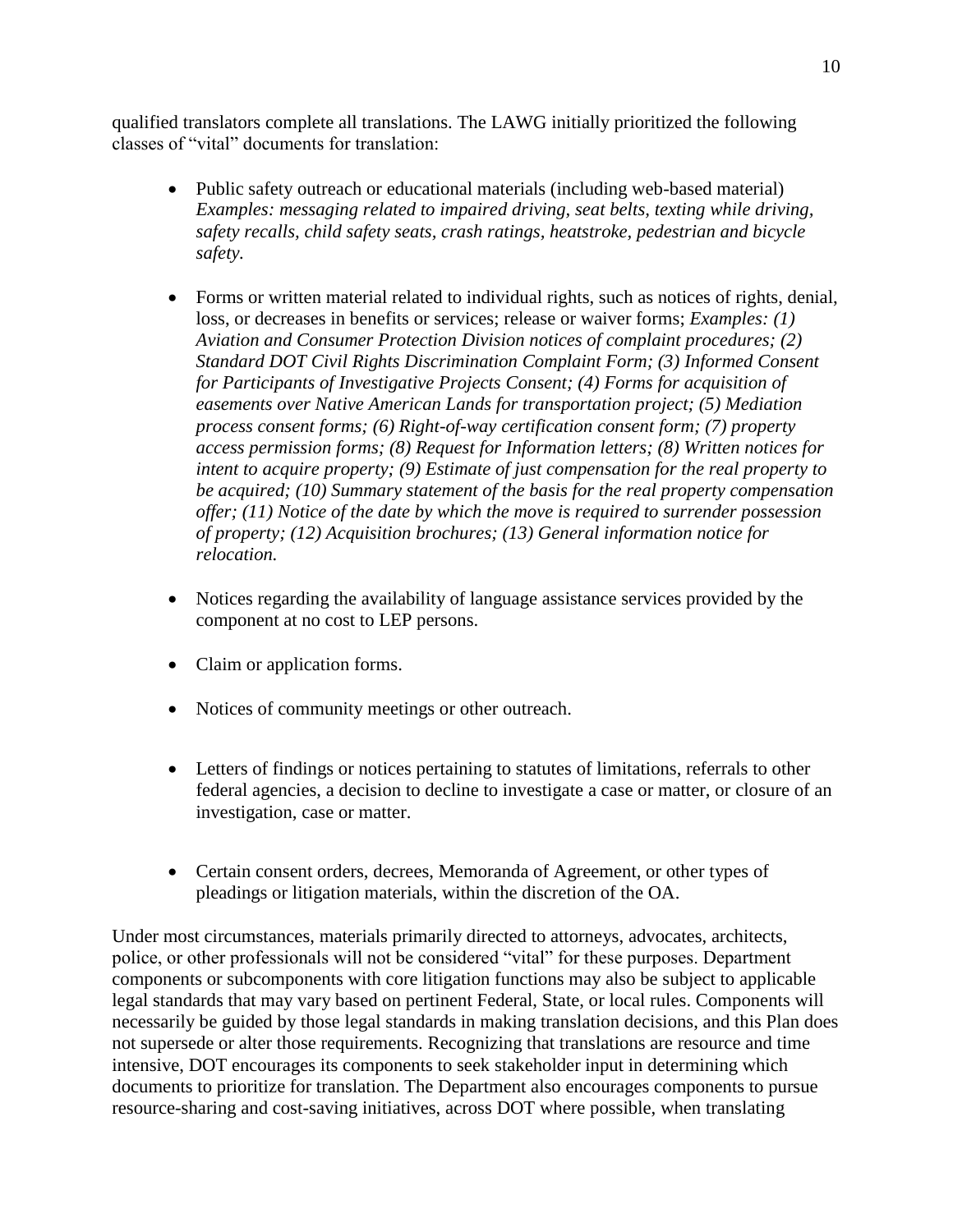documents. For example, components may consider sharing glossaries of commonly used terms to reduce the cost of translating terms. Ultimately, components will assess the considerations in this Plan, including performing four-factor analyses, and make decisions within their discretion regarding how to provide meaningful access.

## **2. Translating the Department's Web Content**

Components will take reasonable steps to translate public website content and electronic documents that contain vital information about agency programs, benefits, and/or services.<sup>20</sup> Components will identify the appropriate languages for translation and determine which electronic documents contain vital information.<sup>21</sup> Translations of web content may include web pages that contain important information intended for the public, such as information about the component's jurisdiction and mission, information about how to file a complaint, information about how to contact the component, and information designed to educate individuals or communities about their rights under the law. The DOT encourages components to review the General Services Administration's (GSA) guidance on multilingual websites [\(http://www.howto.gov/webcontent/multilingual\)](http://www.howto.gov/webcontent/multilingual) when including multilingual content on their websites.

## **3. Additional Translation Considerations for Components that Provide Federal Financial Assistance**

Components that provide Federal financial assistance may also consider translating solicitation notices for grants or programs that may be of interest or may affect areas with large populations of LEP individuals. For example, a component may decide to translate solicitation notices into Spanish if the grant or program is aimed at benefiting individuals in Puerto Rico.

## **c. Identifying LEP Individuals**

## **1. National Data**

 $\overline{a}$ 

The LAWG obtained preliminary data concerning the number of LEP persons in the United States using U.S. Census Bureau information. The following is taken from the Bureau summary of its 2010 report, Language Use in the United States:

The number of people 5 and older who spoke a language other than English at home has more than doubled in the last three decades and at a pace four times greater than the nation's population growth, according to report analyzing data from the 2007 American Community Survey and over a time period from 1980 - 2007. In that period, the percentage of speakers of non-English languages grew by 140 percent while the nation's overall population grew by 34 percent. Spanish

<sup>20</sup> *See also* Office of Management and Budget, Executive Office of the President, memorandum for the heads of Executive departments and agencies, Policies for Federal Agency Public Websites (Dec. 17, 2004), available at [http://www.whitehouse.gov/omb/memoranda/fy2005/m05-04.pdf.](http://www.whitehouse.gov/omb/memoranda/fy2005/m05-04.pdf)

<sup>21</sup> *See* Part 3(b)(1) (Translating Vital Documents).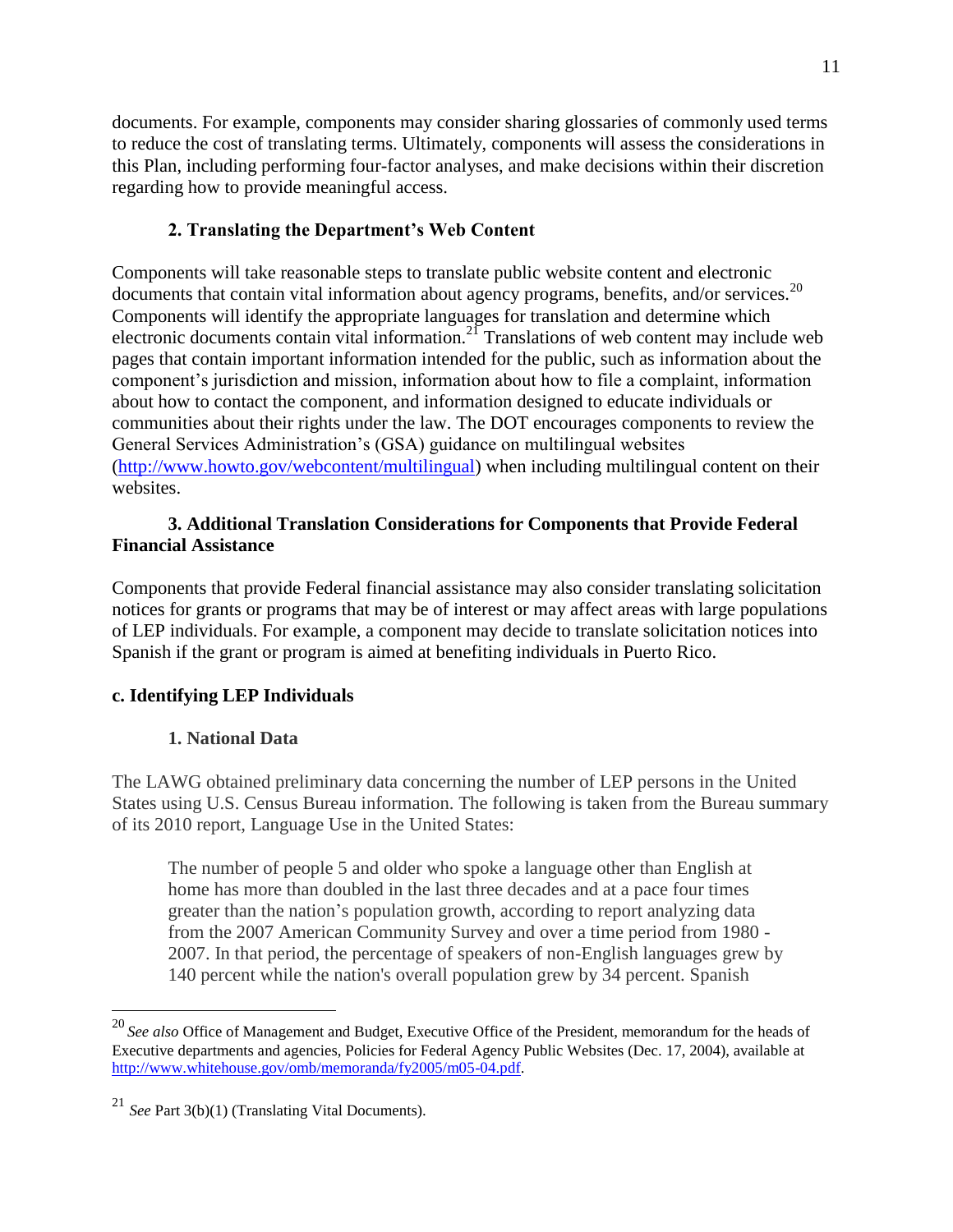speakers accounted for the largest numeric increase—nationwide, there were 23.4 million more speakers in 2007 than in 1980 representing a 211 percent increase. The Vietnamese-speaking population accounted for the largest percentage increase of 511 percent (1.0 million speakers) over the same timeframe.

The report identified the states with the highest concentrations of some of the most commonly spoken non-English languages. These languages include Spanish (Texas, California and New Mexico), French (Louisiana and Maine), German (North Dakota and South Dakota), Slavic languages (Illinois, New York, New Jersey and Connecticut), Chinese (California, New York, Hawaii and Massachusetts) and Korean (Hawaii, California and New Jersey).

Of the 281 million people 5 and older in the United States in 2007, 55.4 million individuals—or 20 percent—reported speaking a language other than English at home. Among people who spoke a language other than English at home, a majority reported speaking English "very well." The range varied from around 50 percent of the Asian or Pacific Island language speakers to 70 percent of those who spoke some other language.

The report also found:

- After English and Spanish (34.5 million speakers), Chinese (2.5 million speakers) was the language most commonly spoken at home.
- The largest group of English-only speakers (78.3 million) was ages 41 to 64, compared with the 42.3 million speakers aged 5 to 17, 72.4 million aged 18 to 40, and 32.6 million speakers 65 and over.
- Among Spanish speakers, nearly as many were native-born as foreign-born 17.0 million versus 17.5 million, respectively. This was not the case for the other three major language groups — all three were sizably more foreignborn. Fifty-three percent of Spanish speakers reported speaking English "very well."

#### **2. Nature and Frequency of LEP Interactions at DOT**

The LAWG asked individual OAs to assess their LEP encounters and resulting needs for language assistance services. A majority of OAs completed at least preliminary needs analyses in 2012.

The LAWG examined other OA-specific language assistance solutions as potential examples of best practices that can be adopted/adapted more broadly. For instance, the mission of the Federal Motor Carrier Safety Administration (FMCSA) is to reduce crashes, injuries, and fatalities involving large trucks and buses. The FMCSA's programs contribute to ensuring safety in motor carrier operations through enforcement of the Federal Motor Carrier Safety Regulations (FMCSR), targeting of high-risk carriers and commercial motor vehicle (CMV) drivers,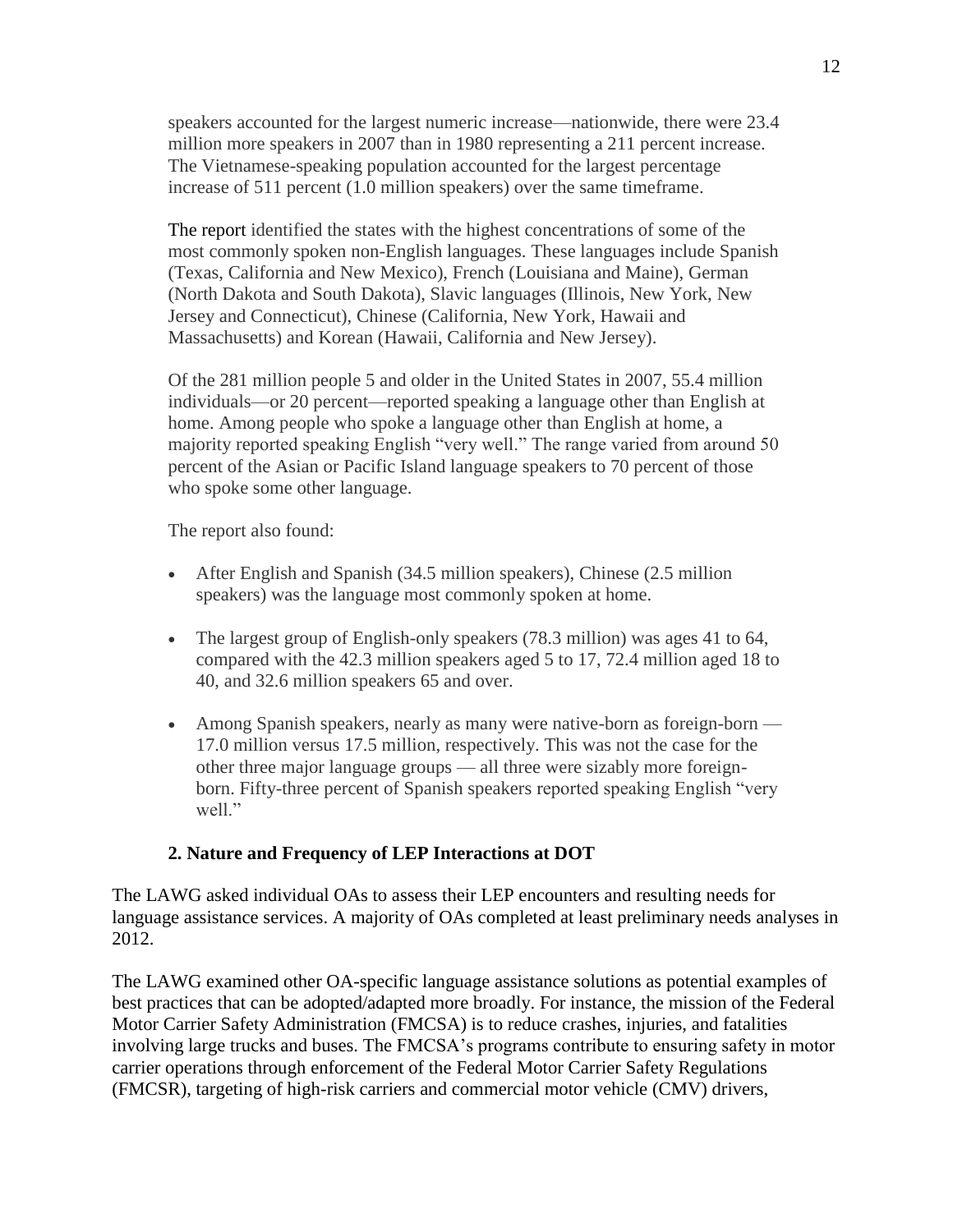improvements in safety information systems and CMV technologies, strengthening of CMV equipment and operating standards, and efforts to increase safety awareness. The FMCSA released a Multilingual Bus Safety Consumer Checklist in the following Asian languages: Chinese (Simplified and Traditional), Japanese, Korean, and Vietnamese. Available free [online,](http://www.fmcsa.dot.gov/safety-security/pcs/index.aspx) the bus safety checklist makes it possible for English and non-English speaking passengers alike to obtain important consumer information on bus companies currently in operation – their safety performance, safety ratings and consumer complaint history.<sup>22</sup> In addition, in February 2011, FMCSA issued a report of its preliminary research study designed to review English proficiency in relation to safe commercial motor vehicle operations. $^{23}$ 

The National Highway Transportation Safety Administration (NHTSA) provides Spanishlanguage safety materials for community-based organizations. The NHTSA discovered that many Hispanic residents rely on bicycling and walking as their primary means of transportation. Accordingly, some populations of Hispanic origin are unfamiliar with U.S. traffic signs, signals, and practices. Language barriers may also affect their ability to travel safely on U.S. roadways. For these and other reasons, Hispanic immigrants are at a higher risk of being involved in pedestrian and/or bicycle safety crash. Hispanic adult men appear to be at particularly high risk. In an effort to reduce pedestrian and bicyclist fatalities involving Spanish speakers, NHTSA created free Spanish-language materials that teach basic pedestrian and bicycle rules and regulations. The materials include posters, brochures, and radio public service announcements (PSAs) that can be downloaded from the NHTSA Web site or requested in hard copy via fax.

The NHTSA developed other pedestrian safety resources for Chinese-, Filipino-, Vietnamese-, and Korean-speaking families. These downloadable materials include tips for parents of elementary school children on how to prevent pedestrian accidents, along with a "Walkability Checklist" families can use to determine if their neighborhoods are pedestrian-friendly. In addition, NHTSA is actively working to finalize and implement a dissemination plan to make sure that important safety messages reach Asian and Asian Pacific Islander communities.<sup>24</sup>

The LAWG will continue to coordinate and facilitate component needs assessments as it solicits stakeholder input and develops Department-wide language access strategies.

## **3. Point of First Contact**

 $\overline{a}$ 

Component staff should, at the point of first contact with an LEP individual, make reasonable efforts to conduct or arrange for an initial assessment of the need for language assistance services. Components also should make reasonable efforts to obtain such services if they are needed to effectively communicate with the individual. Component staff can determine whether a person needs language assistance in several ways:

 $^{22}$  [http://www.whitehouse.gov/blog/2012/06/13/how-department-transportation-helping-aapi-communities.](http://www.whitehouse.gov/blog/2012/06/13/how-department-transportation-helping-aapi-communities)

<sup>&</sup>lt;sup>23</sup> [http://www.fmcsa.dot.gov/facts-research/research-technology/report/English-Proficiency-and-Safe-](http://www.fmcsa.dot.gov/facts-research/research-technology/report/English-Proficiency-and-Safe-Commercial.pdf)[Commercial.pdf](http://www.fmcsa.dot.gov/facts-research/research-technology/report/English-Proficiency-and-Safe-Commercial.pdf)

 $^{24}$  [http://www.whitehouse.gov/blog/2012/06/13/how-department-transportation-helping-aapi-communities.](http://www.whitehouse.gov/blog/2012/06/13/how-department-transportation-helping-aapi-communities)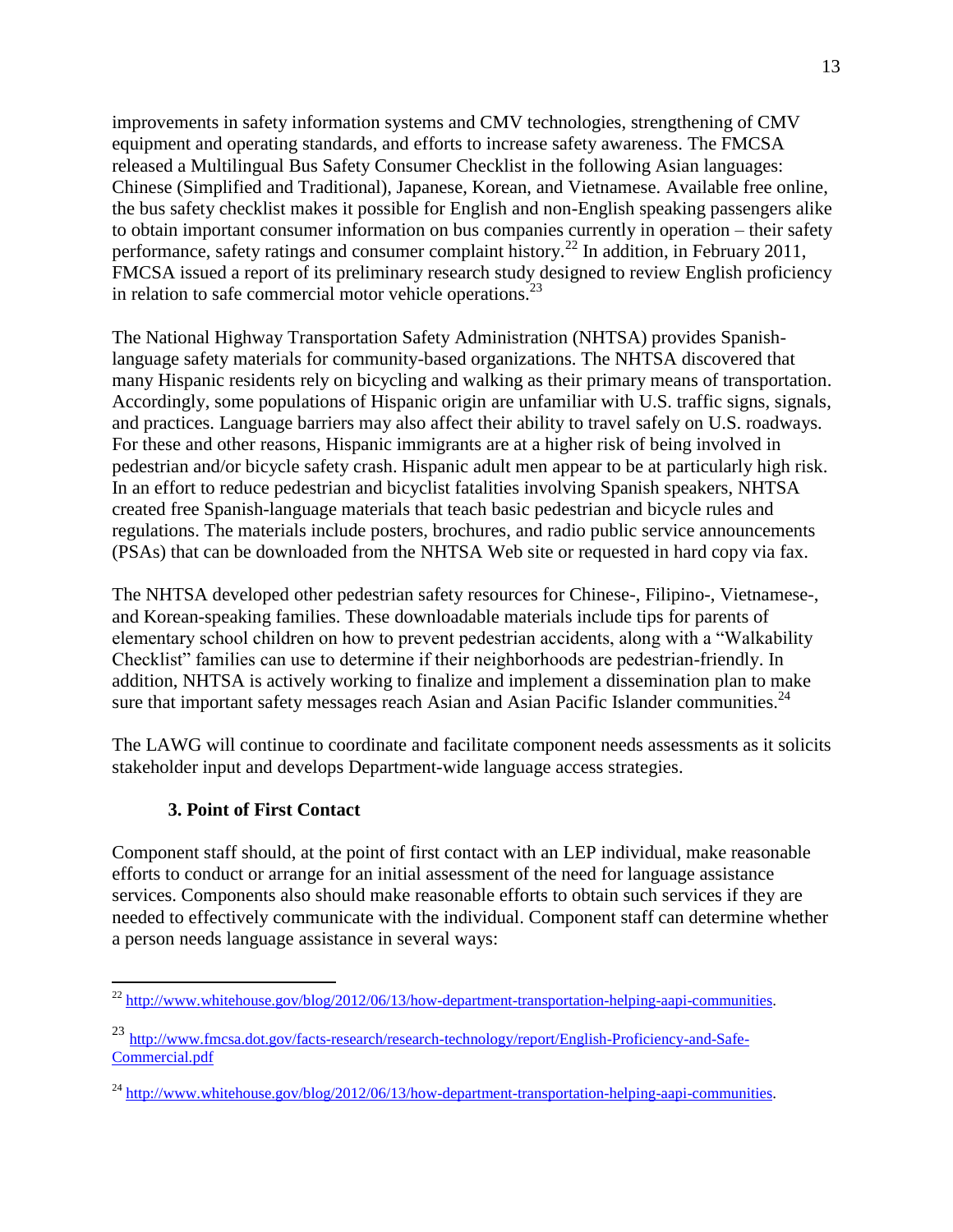- Self-identification by the non-English speaker, LEP individual, or companion;
- Inquiring as to the primary language of the individual if they have self-identified as needing language assistance services; $^{25}$
- Asking a multilingual staff person or qualified interpreter to verify an individual's primary language;
- Using an "I Speak" language identification card or poster (examples can be found at http://www.justice.gov/crt/lep/resources/ISpeakCards2004.pdf)

## **d. Tracking and Reporting**

Each OA and the OST (and components thereof, as necessary) will collect data regarding its provision of language assistance services and provide the data to the LAWG at least biennially, so that the LAWG or its delegate may assess the effectiveness of DOT's language assistance services.<sup>26</sup> The LAWG will identify the data to be collected, which may include the number of cases, matters, or outreach initiatives in which language assistance services were provided; the primary languages of communication with the LEP persons; the cost of any language assistance services provided; and the type of language assistance provided during a case or matter, if any.

## **e. Staff Training**

 $\overline{a}$ 

Departmental staff must know how and when to use language assistance services. For policies and procedures to be effective, components should make reasonable efforts to ensure those new and existing staff members periodically receive training on the content of the language access policy; identifying language access needs; and, providing language assistance services. The LAWG will develop a basic language access tool that components may use to train staff who may interact with LEP individuals, or whose job it is to arrange for language support services, and managers of such staff. The LAWG will make this training available through DOT Learning Management Systems. Components have the discretion to supplement or tailor this training as necessary. The LAWG will develop and review training options and make further recommendations as appropriate.

Each component should take reasonable steps to ensure that relevant staff members receive training on the Department's language access policies, Plan, and procedures. Training may include, but is not limited to:

 $25$  Staff should avoid assumptions about an individual's primary language. Some countries have multiple distinct languages, which are often misperceived as different dialects with only a slight variance. For example, LEP persons from Latin American countries may speak an indigenous or non-Spanish language as their primary language. Staff should make every effort to ascertain an individual's primary language to ensure effective communication without making assumptions based on race, color, or national origin.

<sup>26</sup> *See* Part 3(k) (Performance Measurement and Evaluation).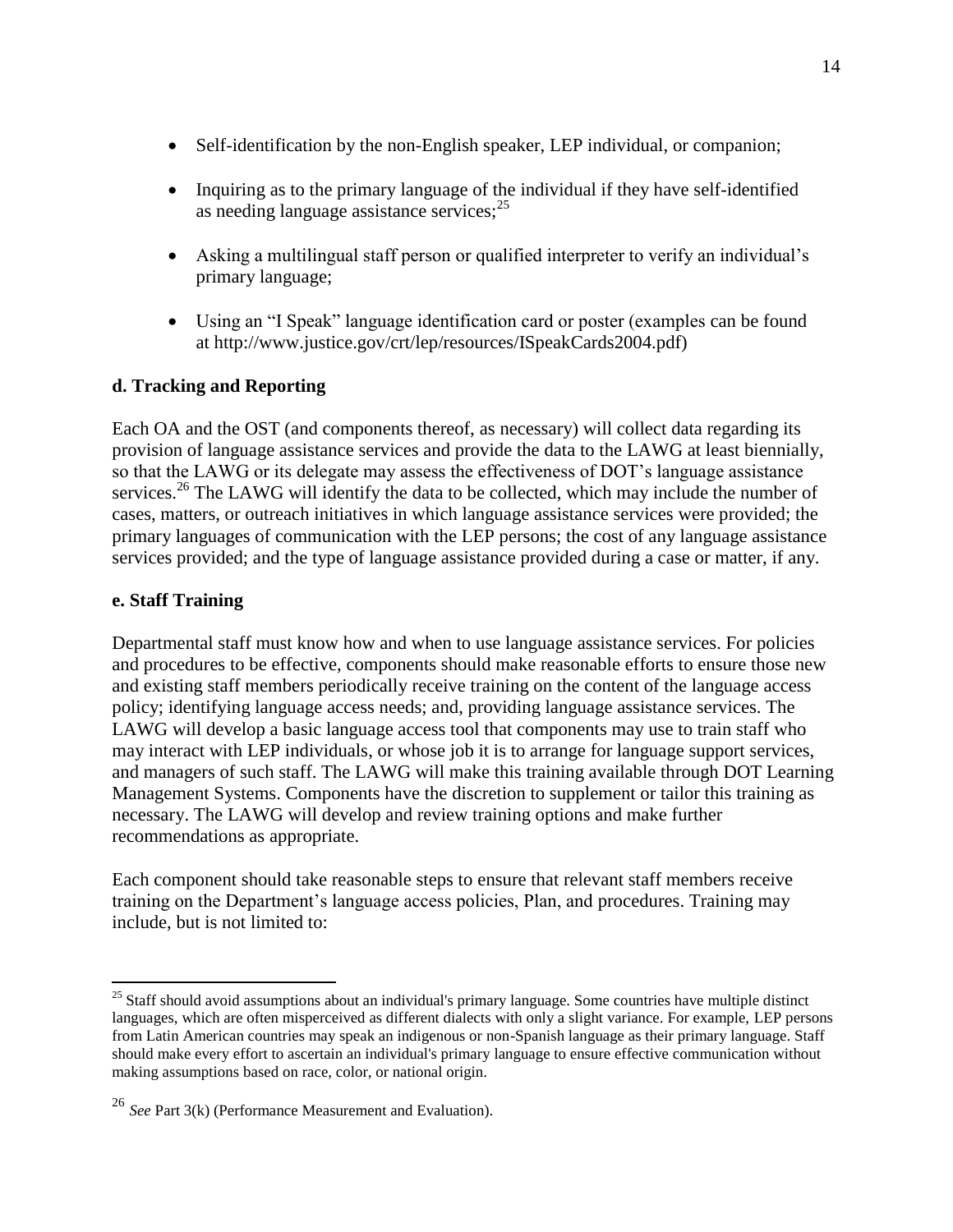- Identifying the language needs of an LEP individual;
- Working with an interpreter in person or on the telephone;
- Requesting documents for translation;
- Accessing and providing language assistance services through multilingual employees, in-house interpreters and translators, or contracted personnel;
- Duties of professional responsibility with respect to LEP individuals;
- Interpreter ethics;
- Reporting and tracking the use of language assistance services; and
- Tips on providing effective assistance to LEP individuals.

Components are encouraged to offer technical training to multilingual staff (e.g., interpreter ethics, interactive online language access courses, etc.) to maintain and improve their language assistance skills.

### **f. Human Resources**

The Department values the multilingual skills of its employees. When considering human resource and hiring policies, each component should assess the extent to which language proficiency in particular languages other than English is necessary for positions or to fulfill the OAs' mission. Upon assessment of such language needs, OAs and departmental office components are encouraged to provide opportunities for professional development of language skills for all qualified employees. It is left to component discretion to identify and develop the language skills of employees who could serve as multilingual employees. However, components should take reasonable steps to develop quality control procedures to ensure that employees who are able to communicate or correspond with LEP individuals do so in an accurate and competent manner. Multilingual employees with frequent interaction with LEP individuals or whose responsibilities include the provision of language assistance services are encouraged to undergo language assessment by the Language Testing and Assessment Unit of the Federal Bureau of Investigation. Each component should track the composition of existing and new staff by languages other than English spoken and level of oral and written proficiency. Maintaining an inventory of multilingual staff is useful for future resource-sharing initiatives within and among components. Managers are encouraged to take into account the amount of time an employee has spent providing language assistance services when assessing workload and productivity.

## **g. Procurement**

The LAWG has convened meetings between potential providers of translation and interpretation services and relevant DOT decision-makers. The LAWG and DOCR intend to continue to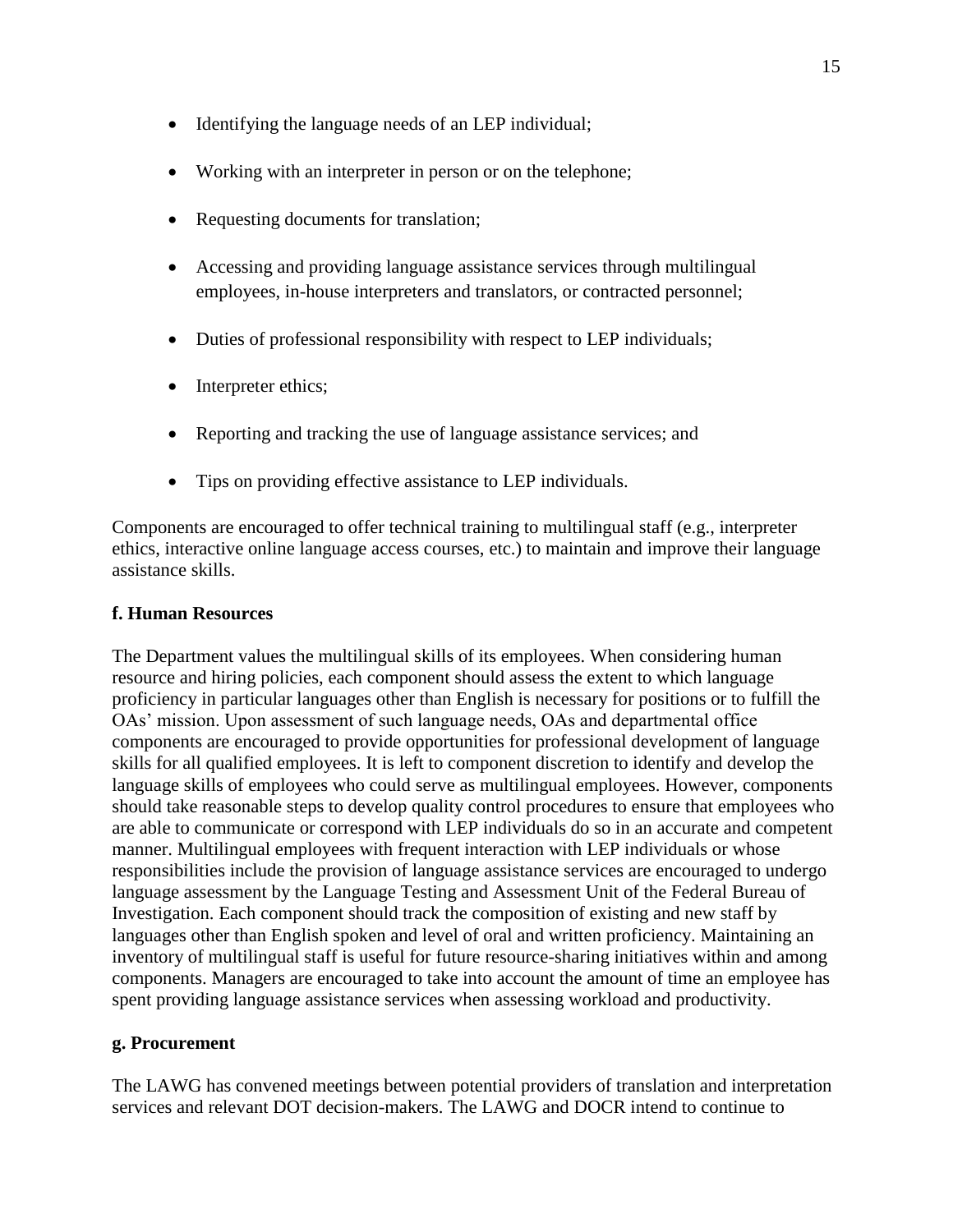facilitate these discussions. The objective is to secure contracts for one-stop nationwide translation and interpretation services. The LAWG believes that contracting with one primary provider of translation services and one primary provider of interpretation services will leverage scarce resources, simplify access, and facilitate usage tracking. Aggregating demand at the Departmental level should also promote consistency of results, avoid duplication, and aid in quality assessment and improvement. The LAWG has, however, identified significant challenges in pursuing Department-wide solutions. The primary challenges relate to resources and costsharing. The DOT's decentralized cost and funding structures make budgeting at the Department level for costs to be borne at least partly by components a logistical issue that may be resolved, if at all, only by bringing new participants into the discussion. Another challenge is that different technology offices and functions control website content and strategy across components. It remains an objective of the LAWG to facilitate coordination of website and other language access strategies across components and Department-wide, in part by articulating the Department's overarching language access commitment and strategies. The LAWG encourages components to tailor their language assistance offerings to specific component needs, within the broader contours of the Department's Plan.

There is no guarantee that the Department will overcome the obstacles it faces to securing singleprovider contracts for translation and interpretation services that would be available to components nationwide. Accordingly, the LAWG envisions that OAs and components experiencing the most pressing needs may have to take the initiative to secure these services. The Department's Federal-style system encourages components to develop particularized solutions, in this case consistent with the principles articulated in the Plan.

If a component elects to procure language assistance services separate and apart from the Department's procurement, the component's contracting or procurement office should make reasonable efforts to ensure that any Request for Proposals or contract for language assistance services will specify responsibilities, assign liability, set pay rates, and provide for dispute resolution.<sup>27</sup> For example, contracted language assistance service providers should have or provide:

- Qualified and competent translators and interpreters, including second checks for translations:<sup>28</sup>
- Mechanisms to ensure confidentiality and avoid conflicts of interest;
- Ability to meet the component's demand for interpreters;

 $\overline{a}$ 

 Ability to meet the component's demand for translation, including the delivery of the translation in editable electronic or other required formats;

 $27$  If a component does not have its own executive or procurement office, it should seek assistance from OST to procure language assistance services.

<sup>&</sup>lt;sup>28</sup> The LAWG will develop Department-wide standards to help components ensure that contracted language assistance services providers are qualified and competent.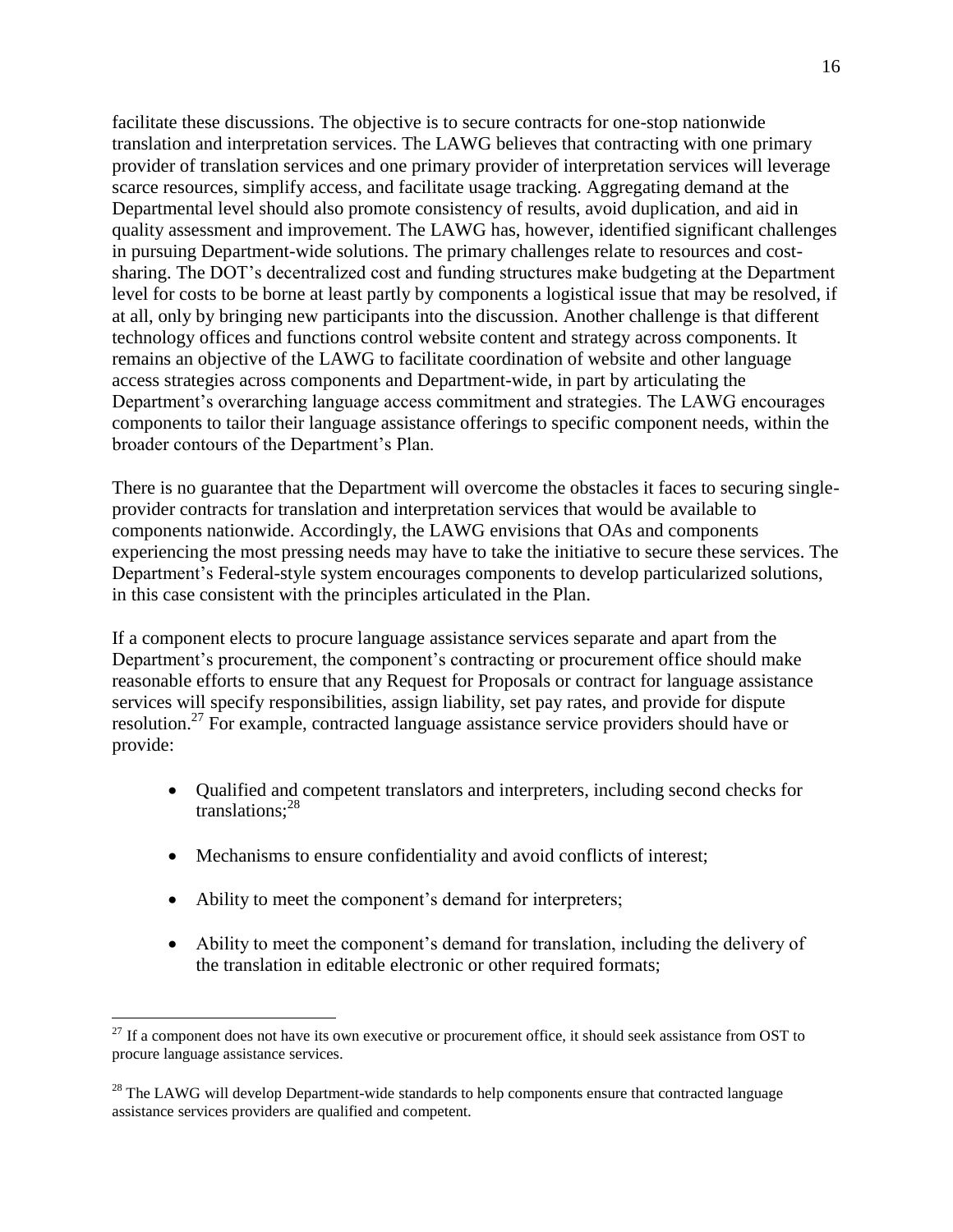- Reasonable cancellation fees;
- On-time service delivery;
- Acceptable emergency response time;
- Rational scheduling of qualified interpreters;
- Ability to track usage and prepare reports consistent with the requirements of this Plan;
- Rapid and reliable connection to interpreters via telephone, video, or other means; and
- Effective complaint resolution when translation or interpretation errors occur.

Potential bidders for language assistance services contracts should also be required to commit to an adequate quality control process for all deliverables. The LAWG will work with GSA to identify promising practices with respect to negotiating and securing high quality language assistance services.

## **h. Components Providing Federal Financial Assistance**

Components that provide Federal financial assistance to State and local governments and other entities, whether by way of funding, in-kind assistance, training, detail of personnel, or other assistance, should make reasonable efforts to ensure that recipients of such assistance comply with their Title VI and other nondiscrimination obligations. Components have a variety of mechanisms for securing compliance, including executing assurances of nondiscrimination, conducting periodic audits, conducting complaint-based investigations, and selecting recipients for compliance reviews.

## **i. Notification of the Availability of Language Assistance Services**

Each component should make reasonable efforts to notify the public about its LEP policies and how to access language assistance services. Components should determine what information shall be provided in English and in appropriate non-English languages using, for example, websites, translated documents, and community-focused outreach.<sup>29</sup>

When language assistance services are not readily available at a given component or an LEP individual does not know about the availability of language assistance services, LEP individuals will be less likely to participate in or benefit from a component's programs and services. As a result, many LEP persons may not seek out component benefits, programs, information, and services; may not offer vital assistance in investigations or information that would help determine entitlement or eligibility for benefits; and may not file complaints.

<sup>29</sup> *See* Part 3(b) (Translation of Department Texts).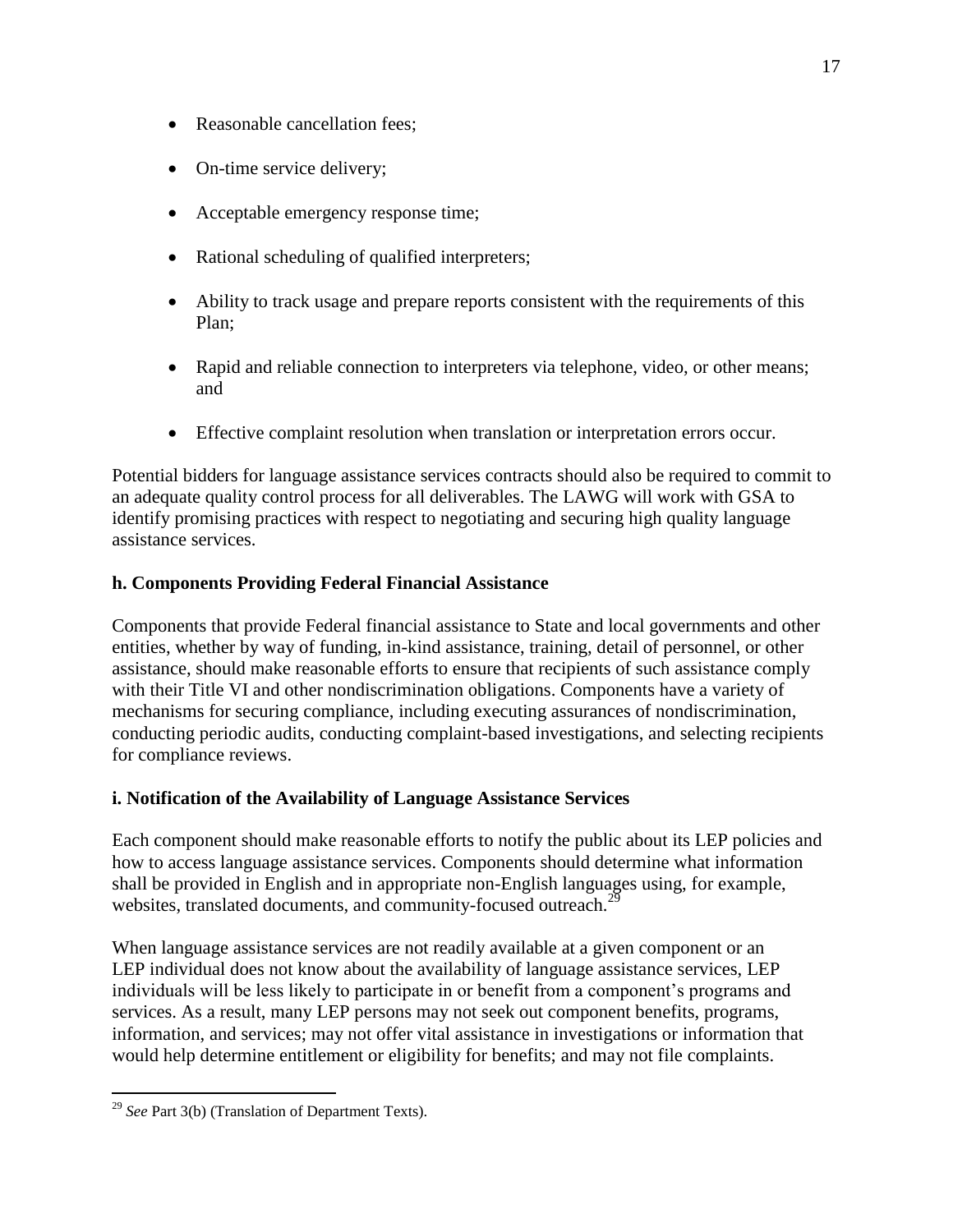Organizations that have significant contact with LEP persons, such as schools, faith-based organizations, community groups, and groups working with new immigrants, can provide important inputs into the language access planning process and can often assist in identifying populations for whom outreach is needed and who would benefit from the components' programs and activities where language services are provided. Components may also consider consulting with entities representing LEP interests to obtain feedback on the accuracy and quality of their language assistance services.

## **j. Departmental and Interagency Cooperation**

Components are encouraged to collaborate with each other and other Federal agencies to share resources, improve efficiency, and standardize Federal terminology. The Department supports sharing promising practices and exploring Department-wide and interagency initiatives that could potentially streamline and improve our ability to provide meaningful access to LEP individuals. To that end, the LAWG will identify ongoing or additional subcommittees to focus on areas of common implementation concern.

## **k. Performance Measurement and Evaluation**

Components must periodically reassess their LEP programs and, where appropriate, update their internal plans (if any) to ensure that the scope and nature of language assistance services provided reflect updated information on relevant LEP populations, component language assistance needs, changes in technology, and component experience under the Plan. Furthermore, each component should make reasonable efforts to ensure that its in-house and contract language services, directory of translated documents, signs, and web-based services meet current language needs.

At the beginning of each fiscal year, the LAWG will assess the effectiveness of component language assistance services by, for example:

- Conducting an inventory of languages most frequently encountered,
- Identifying the primary channels of contact with LEP community members (whether telephonic, in person, correspondence, web-based, etc.),
- Reviewing component programs and activities for language accessibility,
- Reviewing plans and protocols,
- Reviewing the annual cost of translation and interpreter services, and
- Consulting with internal and external stakeholders.

With a view to continuously improving language access, including refining the underlying policies and procedures articulated in this Plan, the LAWG plans to work with stakeholders to